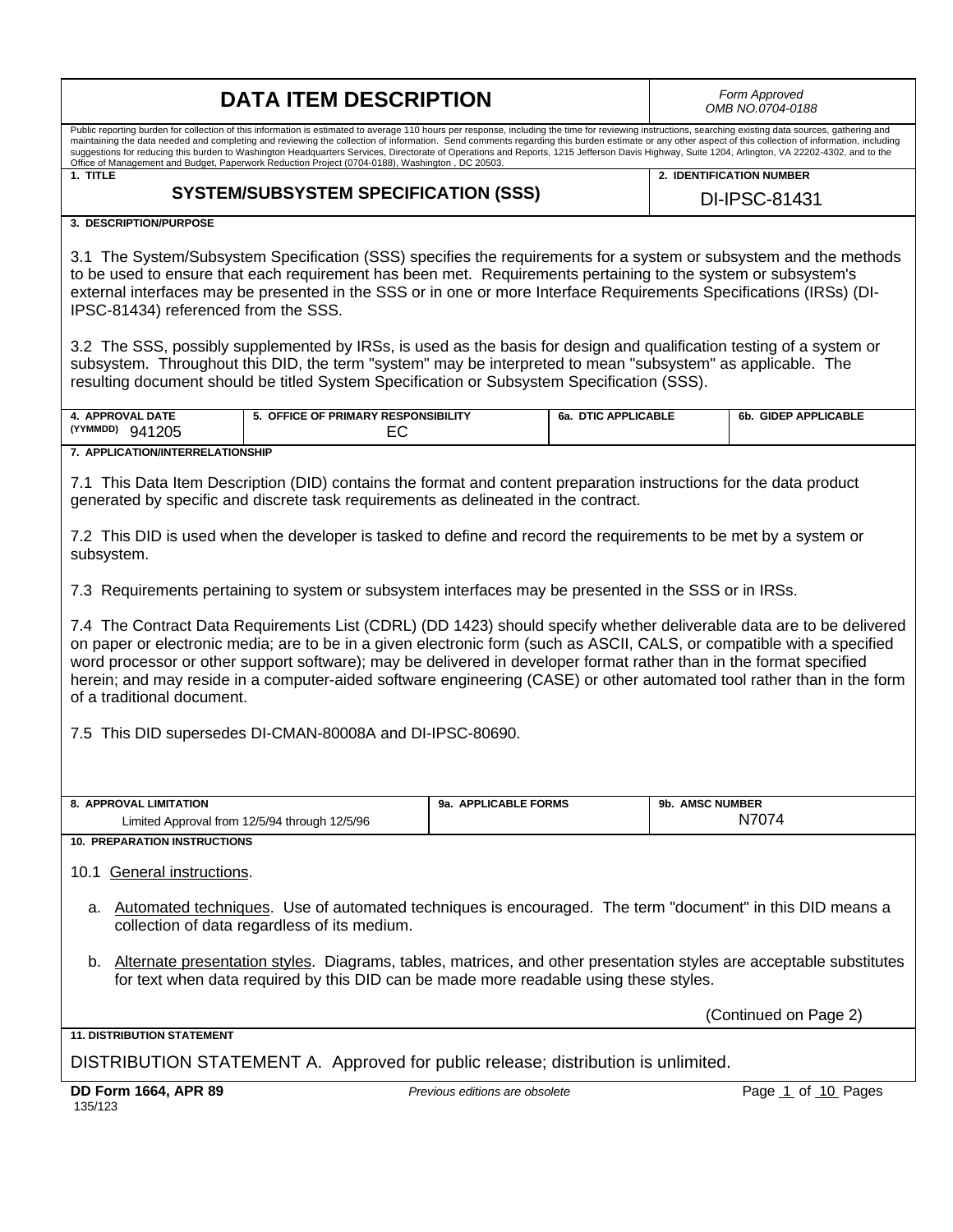### System/Subsystem Specification (SSS) DI-IPSC-81431

#### 10. PREPARATION INSTRUCTIONS -- 10.1 General Instructions (continued)

- c. Title page or identifier with signature blocks. The document shall include a title page containing, as applicable: document number; volume number; version/revision indicator; security markings or other restrictions on the handling of the document; date; document title; name, abbreviation, and any other identifier for the system, subsystem, or item to which the document applies; contract number; CDRL item number; organization for which the document has been prepared; name and address of the preparing organization; distribution statement; and signature blocks for the developer representative authorized to release the document, the acquirer representative authorized to approve the document, and the dates of release/approval. For data in a database or other alternative form, this information shall be included on external and internal labels or by equivalent identification methods.
- d. Table of contents. The document shall contain a table of contents providing the number, title, and page number of each titled paragraph, figure, table, and appendix. For data in a database or other alternative form, this information shall consist of an internal or external table of contents containing pointers to, or instructions for accessing, each paragraph, figure, table, and appendix or their equivalents.
- e. Page numbering/labeling. Each page shall contain a unique page number and display the document number, including version, volume, and date, as applicable. For data in a database or other alternative form, files, screens, or other entities shall be assigned names or numbers in such a way that desired data can be indexed and accessed.
- f. Response to tailoring instructions. If a paragraph is tailored out of this DID, the resulting document shall contain the corresponding paragraph number and title, followed by "This paragraph has been tailored out." For data in a database or other alternative form, this representation need occur only in the table of contents or equivalent.
- g. Multiple paragraphs and subparagraphs. Any section, paragraph, or subparagraph in this DID may be written as multiple paragraphs or subparagraphs to enhance readability.
- h. Standard data descriptions. If a data description required by this DID has been published in a standard data element dictionary specified in the contract, reference to an entry in that dictionary is preferred over including the description itself.
- i. Substitution of existing documents. Commercial or other existing documents may be substituted for all or part of the document if they contain the required data.

10.2 Content requirements. Content requirements begin on the following page. The numbers shown designate the paragraph numbers to be used in the document. Each such number is understood to have the prefix "10.2" within this DID. For example, the paragraph numbered 1.1 is understood to be paragraph 10.2.1.1 within this DID.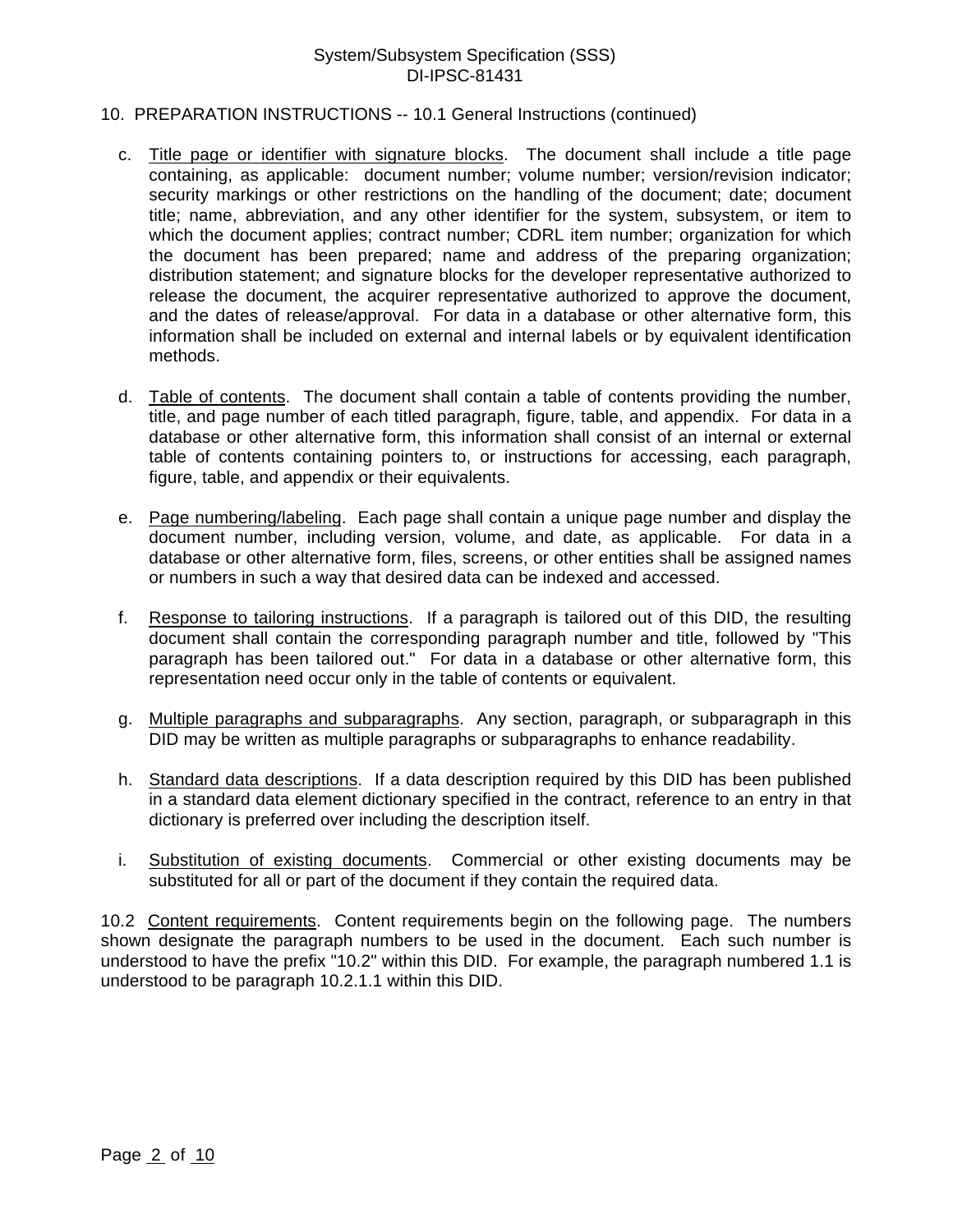# System/Subsystem Specification (SSS) DI-IPSC-81431

### 10. PREPARATION INSTRUCTIONS -- 10.2 Content Requirements (continued)

1. Scope. This section shall be divided into the following paragraphs.

1.1 Identification. This paragraph shall contain a full identification of the system to which this document applies, including, as applicable, identification number(s), title(s), abbreviation(s), version number(s), and release number(s).

1.2 System overview. This paragraph shall briefly state the purpose of the system to which this document applies. It shall describe the general nature of the system; summarize the history of system development, operation, and maintenance; identify the project sponsor, acquirer, user, developer, and support agencies; identify current and planned operating sites; and list other relevant documents.

1.3 Document overview. This paragraph shall summarize the purpose and contents of this document and shall describe any security or privacy considerations associated with its use.

2. Referenced documents. This section shall list the number, title, revision, and date of all documents referenced in this specification. This section shall also identify the source for all documents not available through normal Government stocking activities.

3. Requirements. This section shall be divided into the following paragraphs to specify the system requirements, that is, those characteristics of the system that are conditions for its acceptance. Each requirement shall be assigned a project-unique identifier to support testing and traceability and shall be stated in such a way that an objective test can be defined for it. Each requirement shall be annotated with associated qualification method(s) (see section 4) and, for subsystems, traceability to system requirements (see section 5.a), if not provided in those sections. The degree of detail to be provided shall be guided by the following rule: Include those characteristics of the system that are conditions for system acceptance; defer to design descriptions those characteristics that the acquirer is willing to leave up to the developer. If there are no requirements in a given paragraph, the paragraph shall so state. If a given requirement fits into more than one paragraph, it may be stated once and referenced from the other paragraphs.

3.1 Required states and modes. If the system is required to operate in more than one state or mode having requirements distinct from other states or modes, this paragraph shall identify and define each state and mode. Examples of states and modes include: idle, ready, active, post-use analysis, training, degraded, emergency, backup, wartime, peacetime. The distinction between states and modes is arbitrary. A system may be described in terms of states only, modes only, states within modes, modes within states, or any other scheme that is useful. If no states or modes are required, this paragraph shall so state, without the need to create artificial distinctions. If states and/or modes are required, each requirement or group of requirements in this specification shall be correlated to the states and modes. The correlation may be indicated by a table or other method in this paragraph, in an appendix referenced from this paragraph, or by annotation of the requirements in the paragraphs where they appear.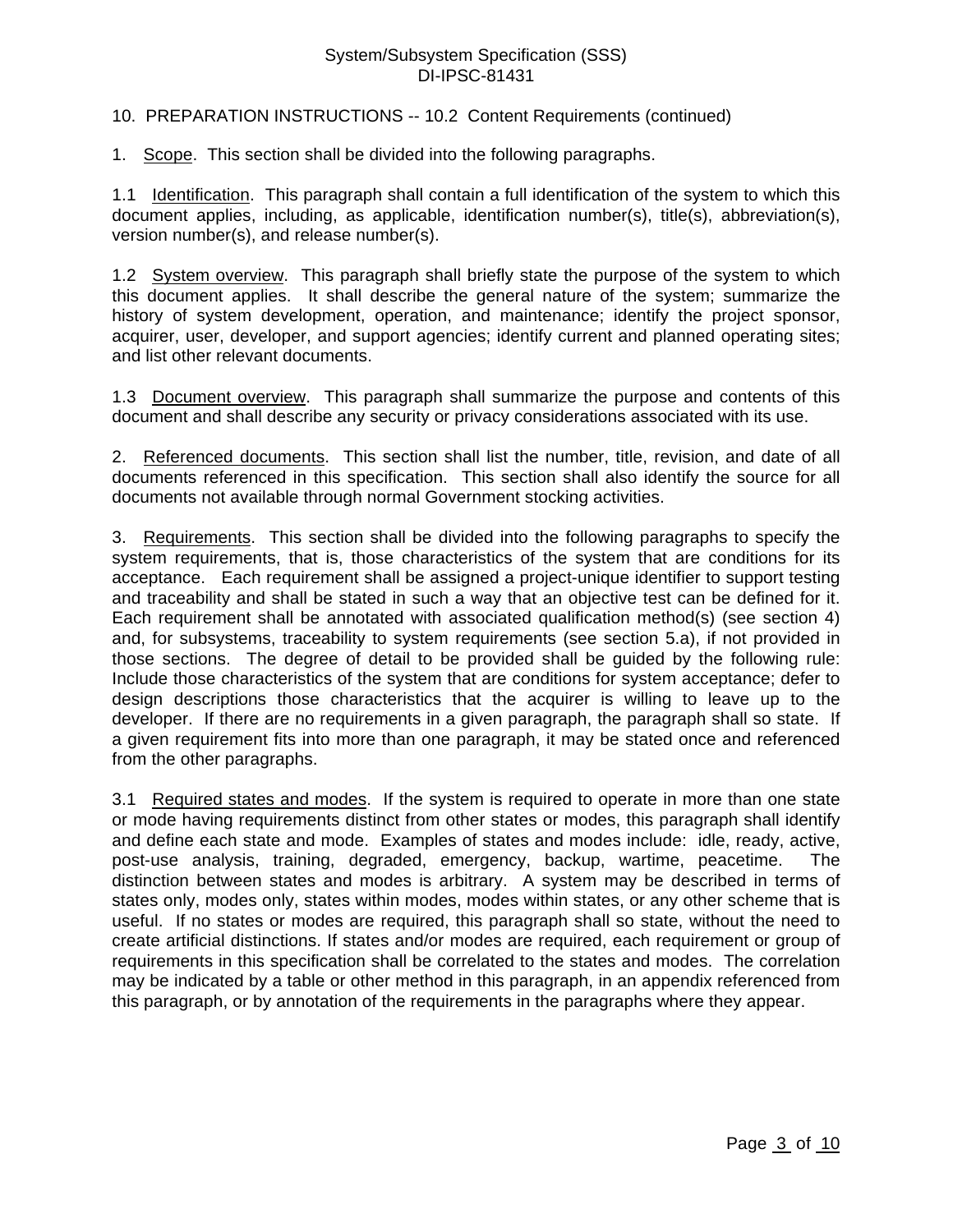## System/Subsystem Specification (SSS) DI-IPSC-81431

### 10. PREPARATION INSTRUCTIONS -- 10.2 Content Requirements (continued)

3.2 System capability requirements. This paragraph shall be divided into subparagraphs to itemize the requirements associated with each capability of the system. A "capability" is defined as a group of related requirements. The word "capability" may be replaced with "function," "subject," "object," or other term useful for presenting the requirements.

3.2.x (System capability). This paragraph shall identify a required system capability and shall itemize the requirements associated with the capability. If the capability can be more clearly specified by dividing it into constituent capabilities, the constituent capabilities shall be specified in subparagraphs. The requirements shall specify required behavior of the system and shall include applicable parameters, such as response times, throughput times, other timing constraints, sequencing, accuracy, capacities (how much/how many), priorities, continuous operation requirements, and allowable deviations based on operating conditions. The requirements shall include, as applicable, required behavior under unexpected, unallowed, or "out of bounds" conditions, requirements for error handling, and any provisions to be incorporated into the system to provide continuity of operations in the event of emergencies. Paragraph 3.3.x of this DID provides a list of topics to be considered when specifying requirements regarding inputs the system must accept and outputs it must produce.

3.3 System external interface requirements. This paragraph shall be divided into subparagraphs to specify the requirements, if any, for the system's external interfaces. This paragraph may reference one or more Interface Requirements Specifications (IRSs) or other documents containing these requirements.

3.3.1 Interface identification and diagrams. This paragraph shall identify the required external interfaces of the system. The identification of each interface shall include a projectunique identifier and shall designate the interfacing entities (systems, configuration items, users, etc.) by name, number, version, and documentation references, as applicable. The identification shall state which entities have fixed interface characteristics (and therefore impose interface requirements on interfacing entities) and which are being developed or modified (thus having interface requirements imposed on them). One or more interface diagrams shall be provided to depict the interfaces.

3.3.x (Project-unique identifier of interface). This paragraph (beginning with 3.3.2) shall identify a system external interface by project-unique identifier, shall briefly identify the interfacing entities, and shall be divided into subparagraphs as needed to state the requirements imposed on the system to achieve the interface. Interface characteristics of the other entities involved in the interface shall be stated as assumptions or as "When [the entity not covered] does this, the system shall...," not as requirements on the other entities. This paragraph may reference other documents (such as data dictionaries, standards for communication protocols, and standards for user interfaces) in place of stating the information here. The requirements shall include the following, as applicable, presented in any order suited to the requirements, and shall note any differences in these characteristics from the point of view of the interfacing entities (such as different expectations about the size, frequency, or other characteristics of data elements):

a. Priority that the system must assign the interface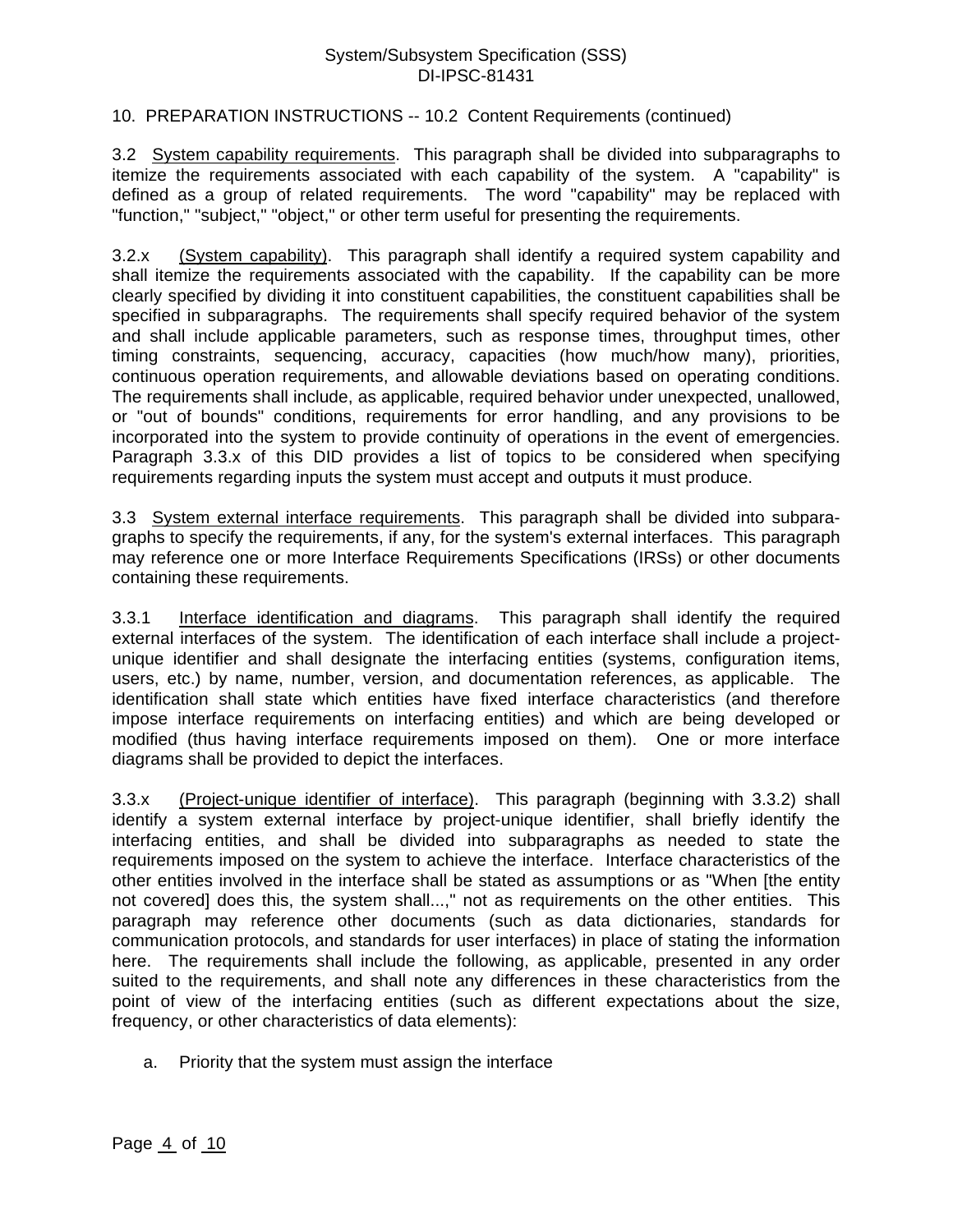- b. Requirements on the type of interface (such as real-time data transfer, storage-andretrieval of data, etc.) to be implemented
- c. Required characteristics of individual data elements that the system must provide, store, send, access, receive, etc., such as:
	- 1) Names/identifiers
		- a) Project-unique identifier
		- b) Non-technical (natural-language) name
		- c) DoD standard data element name
		- d) Technical name (e.g., variable or field name in code or database)
		- e) Abbreviation or synonymous names
	- 2) Data type (alphanumeric, integer, etc.)
	- 3) Size and format (such as length and punctuation of a character string)
	- 4) Units of measurement (such as meters, dollars, nanoseconds)
	- 5) Range or enumeration of possible values (such as 0-99)
	- 6) Accuracy (how correct) and precision (number of significant digits)
	- 7) Priority, timing, frequency, volume, sequencing, and other constraints, such as whether the data element may be updated and whether business rules apply
	- 8) Security and privacy constraints
	- 9) Sources (setting/sending entities) and recipients (using/receiving entities)
- d. Required characteristics of data element assemblies (records, messages, files, arrays, displays, reports, etc.) that the system must provide, store, send, access, receive, etc., such as:
	- 1) Names/identifiers
		- a) Project-unique identifier
		- b) Non-technical (natural language) name
		- c) Technical name (e.g., record or data structure name in code or database)
		- d) Abbreviations or synonymous names
	- 2) Data elements in the assembly and their structure (number, order, grouping)
	- 3) Medium (such as disk) and structure of data elements/assemblies on the medium
	- 4) Visual and auditory characteristics of displays and other outputs (such as colors, layouts, fonts, icons and other display elements, beeps, lights)
	- 5) Relationships among assemblies, such as sorting/access characteristics
	- 6) Priority, timing, frequency, volume, sequencing, and other constraints, such as whether the assembly may be updated and whether business rules apply
	- 7) Security and privacy constraints
	- 8) Sources (setting/sending entities) and recipients (using/receiving entities)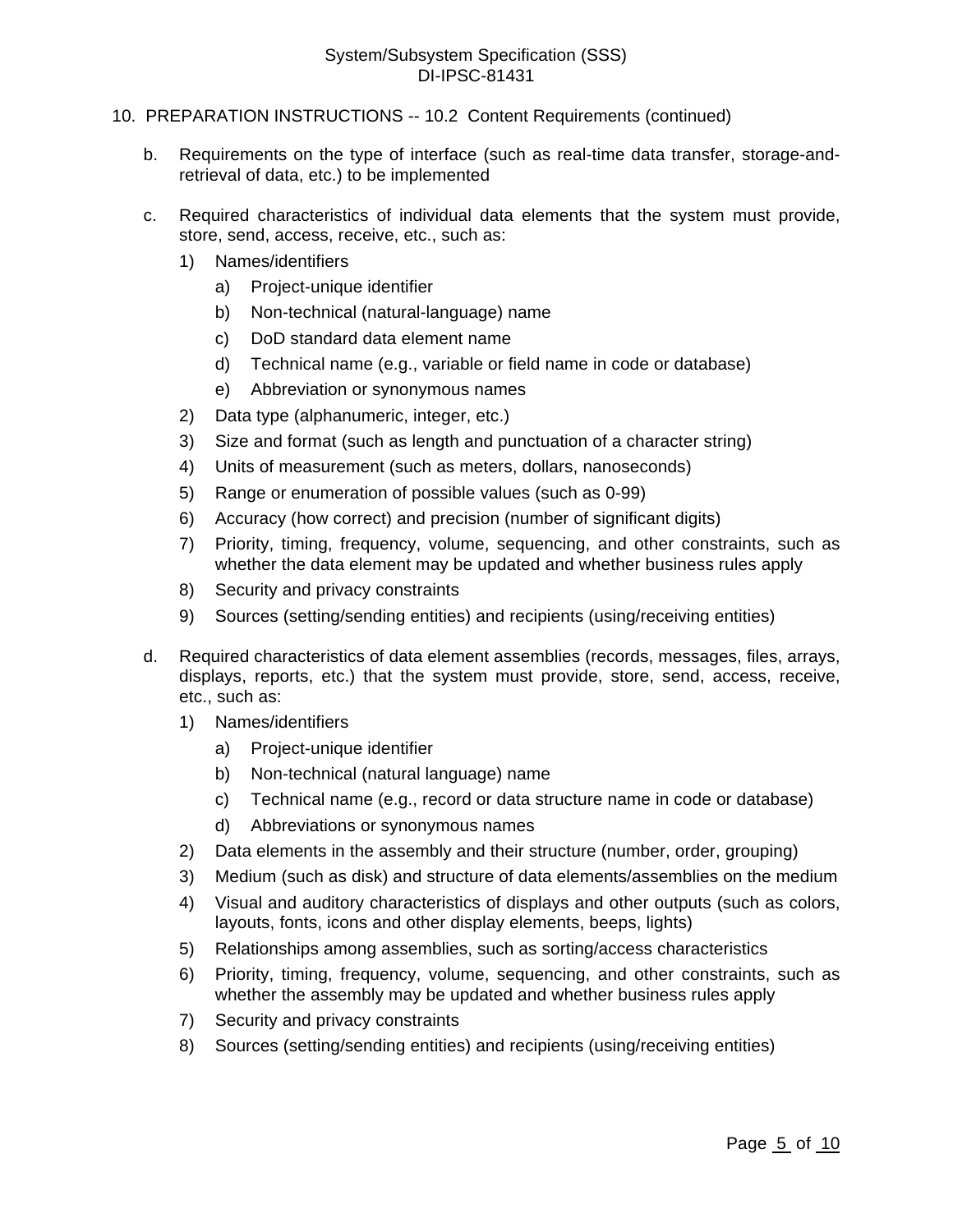- e. Required characteristics of communication methods that the system must use for the interface, such as:
	- 1) Project-unique identifier(s)
	- 2) Communication links/bands/frequencies/media and their characteristics
	- 3) Message formatting
	- 4) Flow control (such as sequence numbering and buffer allocation)
	- 5) Data transfer rate, whether periodic/aperiodic, and interval between transfers
	- 6) Routing, addressing, and naming conventions
	- 7) Transmission services, including priority and grade
	- 8) Safety/security/privacy considerations, such as encryption, user authentication, compartmentalization, and auditing
- f. Required characteristics of protocols the system must use for the interface, such as:
	- 1) Project-unique identifier(s)
	- 2) Priority/layer of the protocol
	- 3) Packeting, including fragmentation and reassembly, routing, and addressing
	- 4) Legality checks, error control, and recovery procedures
	- 5) Synchronization, including connection establishment, maintenance, termination
	- 6) Status, identification, and any other reporting features
- g. Other required characteristics, such as physical compatibility of the interfacing entities (dimensions, tolerances, loads, plug compatibility, etc.), voltages, etc.

3.4 System internal interface requirements. This paragraph shall specify the requirements, if any, imposed on interfaces internal to the system. If all internal interfaces are left to the design or to requirement specifications for system components, this fact shall be so stated. If such requirements are to be imposed, paragraph 3.3 of this DID provides a list of topics to be considered.

3.5 System internal data requirements. This paragraph shall specify the requirements, if any, imposed on data internal to the system. Included shall be requirements, if any, on databases and data files to be included in the system. If all decisions about internal data are left to the design or to requirements specifications for system components, this fact shall be so stated. If such requirements are to be imposed, paragraphs 3.3.x.c and 3.3.x.d of this DID provide a list of topics to be considered.

3.6 Adaptation requirements. This paragraph shall specify the requirements, if any, concerning installation-dependent data that the system is required to provide (such as sitedependent latitude and longitude or site-dependent state tax codes) and operational parameters that the system is required to use that may vary according to operational needs (such as parameters indicating operation-dependent targeting constants or data recording).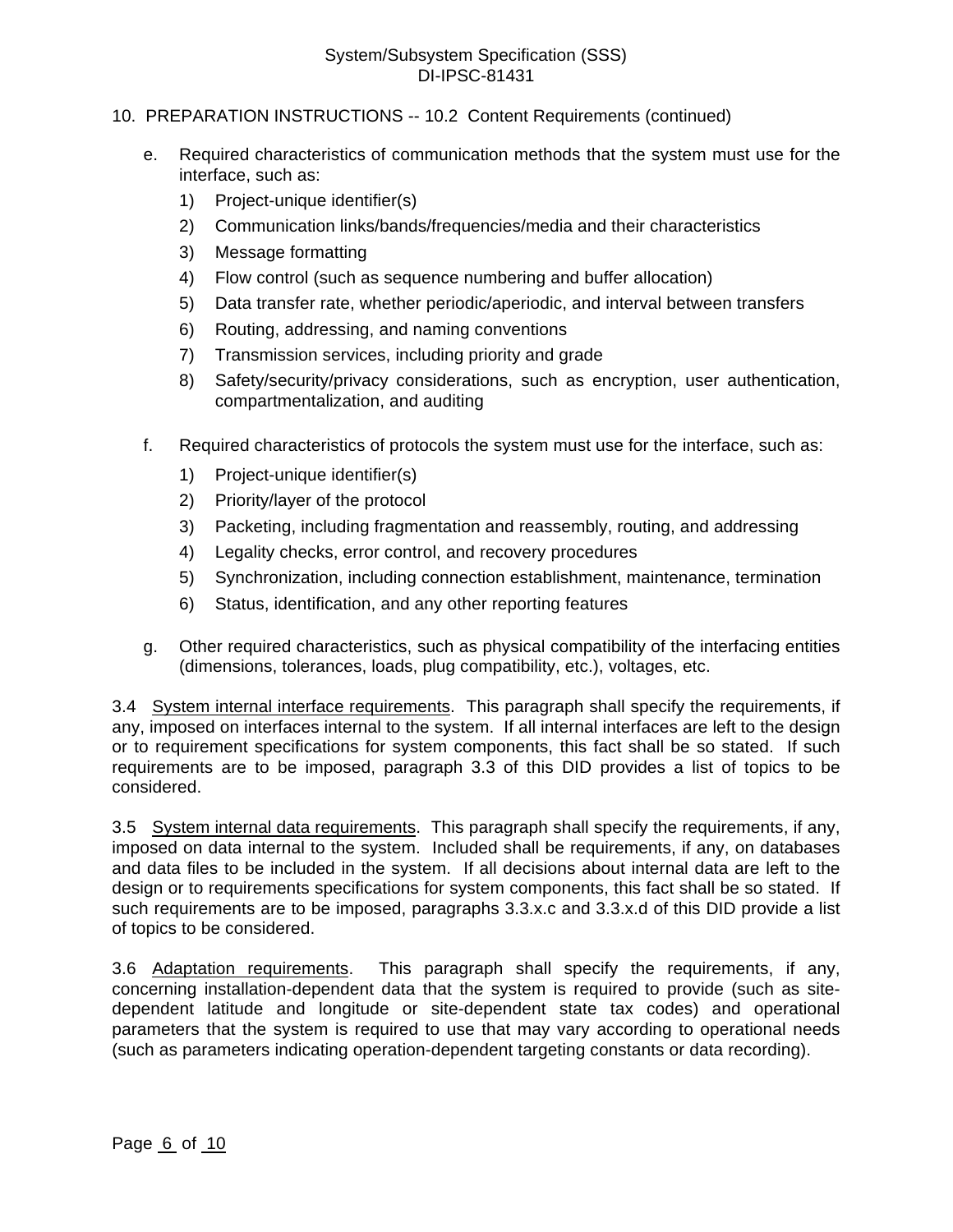3.7 Safety requirements. This paragraph shall specify the system requirements, if any, concerned with preventing or minimizing unintended hazards to personnel, property, and the physical environment. Examples include restricting the use of dangerous materials; classifying explosives for purposes of shipping, handling, and storing; abort/escape provisions from enclosures; gas detection and warning devices; grounding of electrical systems; decontamination; and explosion proofing. This paragraph shall include the system requirements, if any, for nuclear components, including, as applicable, requirements for component design, prevention of inadvertent detonation, and compliance with nuclear safety rules.

3.8 Security and privacy requirements. This paragraph shall specify the system requirements, if any, concerned with maintaining security and privacy. The requirements shall include, as applicable, the security/privacy environment in which the system must operate, the type and degree of security or privacy to be provided, the security/privacy risks the system must withstand, required safeguards to reduce those risks, the security/privacy policy that must be met, the security/privacy accountability the system must provide, and the criteria that must be met for security/privacy certification/accreditation.

3.9 System environment requirements. This paragraph shall specify the requirements, if any, regarding the environment in which the system must operate. Examples for a software system are the computer hardware and operating system on which the software must run. (Additional requirements concerning computer resources are given in the next paragraph). Examples for a hardware-software system include the environmental conditions that the system must withstand during transportation, storage, and operation, such as conditions in the natural environment (wind, rain, temperature, geographic location), the induced environment (motion, shock, noise, electromagnetic radiation), and environments due to enemy action (explosions, radiation).

3.10 Computer resource requirements. This paragraph shall be divided into the following subparagraphs. Depending upon the nature of the system, the computer resources covered in these subparagraphs may constitute the environment of the system (as for a software system) or components of the system (as for a hardware-software system).

3.10.1 Computer hardware requirements. This paragraph shall specify the requirements, if any, regarding computer hardware that must be used by, or incorporated into, the system. The requirements shall include, as applicable, number of each type of equipment, type, size, capacity, and other required characteristics of processors, memory, input/output devices, auxiliary storage, communications/network equipment, and other required equipment.

3.10.2 Computer hardware resource utilization requirements. This paragraph shall specify the requirements, if any, on the system's computer hardware resource utilization, such as maximum allowable use of processor capacity, memory capacity, input/output device capacity, auxiliary storage device capacity, and communications/network equipment capacity. The requirements (stated, for example, as percentages of the capacity of each computer hardware resource) shall include the conditions, if any, under which the resource utilization is to be measured.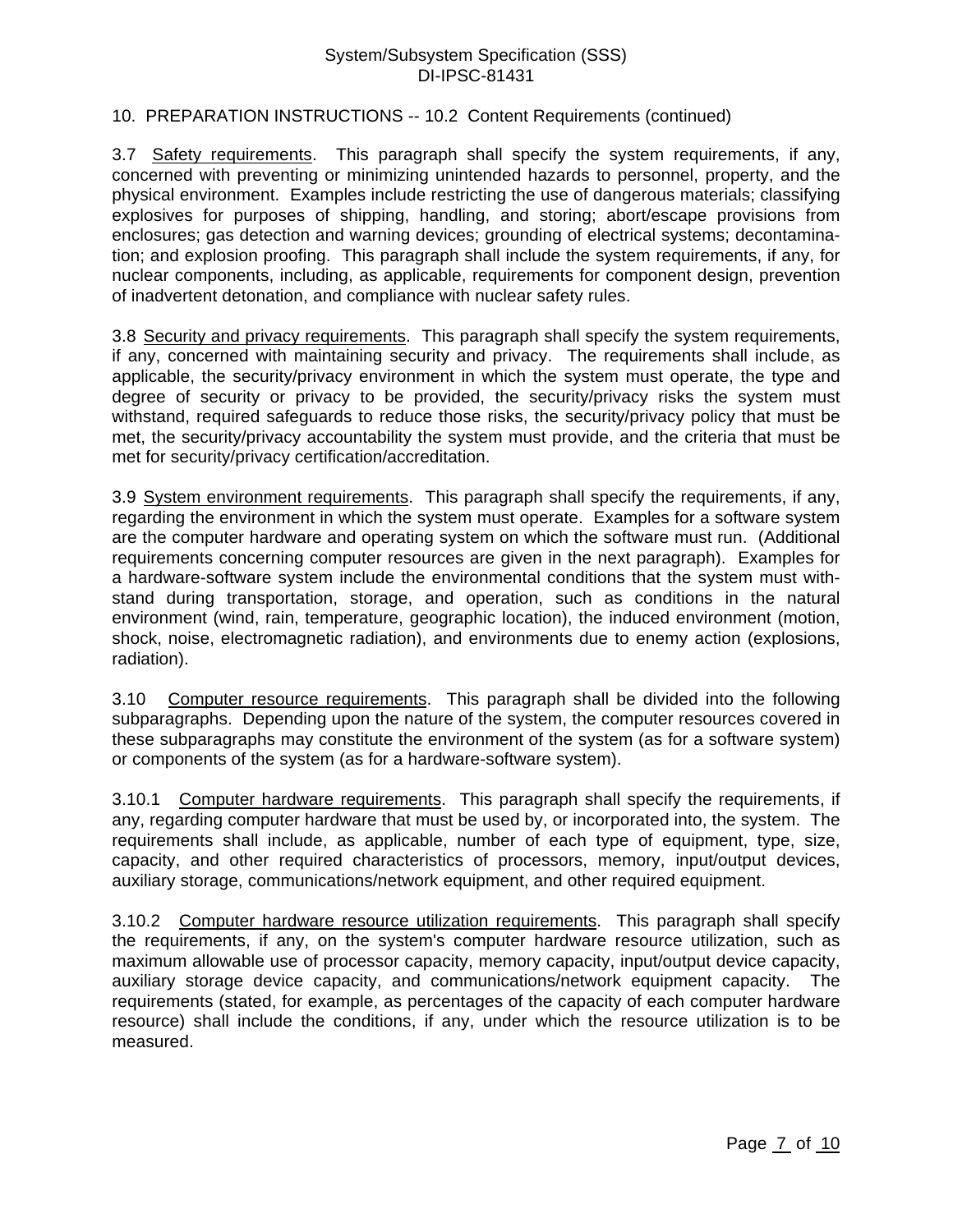3.10.3 Computer software requirements. This paragraph shall specify the requirements, if any, regarding computer software that must be used by, or incorporated into, the system. Examples include operating systems, database management systems, communications/ network software, utility software, input and equipment simulators, test software, and manufacturing software. The correct nomenclature, version, and documentation references of each such software item shall be provided.

3.10.4 Computer communications requirements. This paragraph shall specify the additional requirements, if any, concerning the computer communications that must be used by, or incorporated into, the system. Examples include geographic locations to be linked; configuration and network topology; transmission techniques; data transfer rates; gateways; required system use times; type and volume of data to be transmitted/received; time boundaries for transmission/reception/response; peak volumes of data; and diagnostic features.

3.11 System quality factors. This paragraph shall specify the requirements, if any, pertaining to system quality factors. Examples include quantitative requirements concerning system functionality (the ability to perform all required functions), reliability (the ability to perform with correct, consistent results -- such as mean time between failure for equipment), maintainability (the ability to be easily serviced, repaired, or corrected), availability (the ability to be accessed and operated when needed), flexibility (the ability to be easily adapted to changing requirements), portability of software (the ability to be easily modified for a new environment), reusability (the ability to be used in multiple applications), testability (the ability to be easily and thoroughly tested), usability (the ability to be easily learned and used), and other attributes.

3.12 Design and construction constraints. This paragraph shall specify the requirements, if any, that constrain the design and construction of the system. For hardware-software systems, this paragraph shall include the physical requirements imposed on the system. These requirements may be specified by reference to appropriate commercial or military standards and specifications. Examples include requirements concerning:

- a. Use of a particular system architecture or requirements on the architecture, such as required subsystems; use of standard, military, or existing components; or use of Government/acquirer-furnished property (equipment, information, or software)
- b. Use of particular design or construction standards; use of particular data standards; use of a particular programming language; workmanship requirements and production techniques
- c. Physical characteristics of the system (such as weight limits, dimensional limits, color, protective coatings); interchangeability of parts; ability to be transported from one location to another; ability to be carried or set up by one, or a given number of, persons
- d. Materials that can and cannot be used; requirements on the handling of toxic materials; limits on the electromagnetic radiation that the system is permitted to generate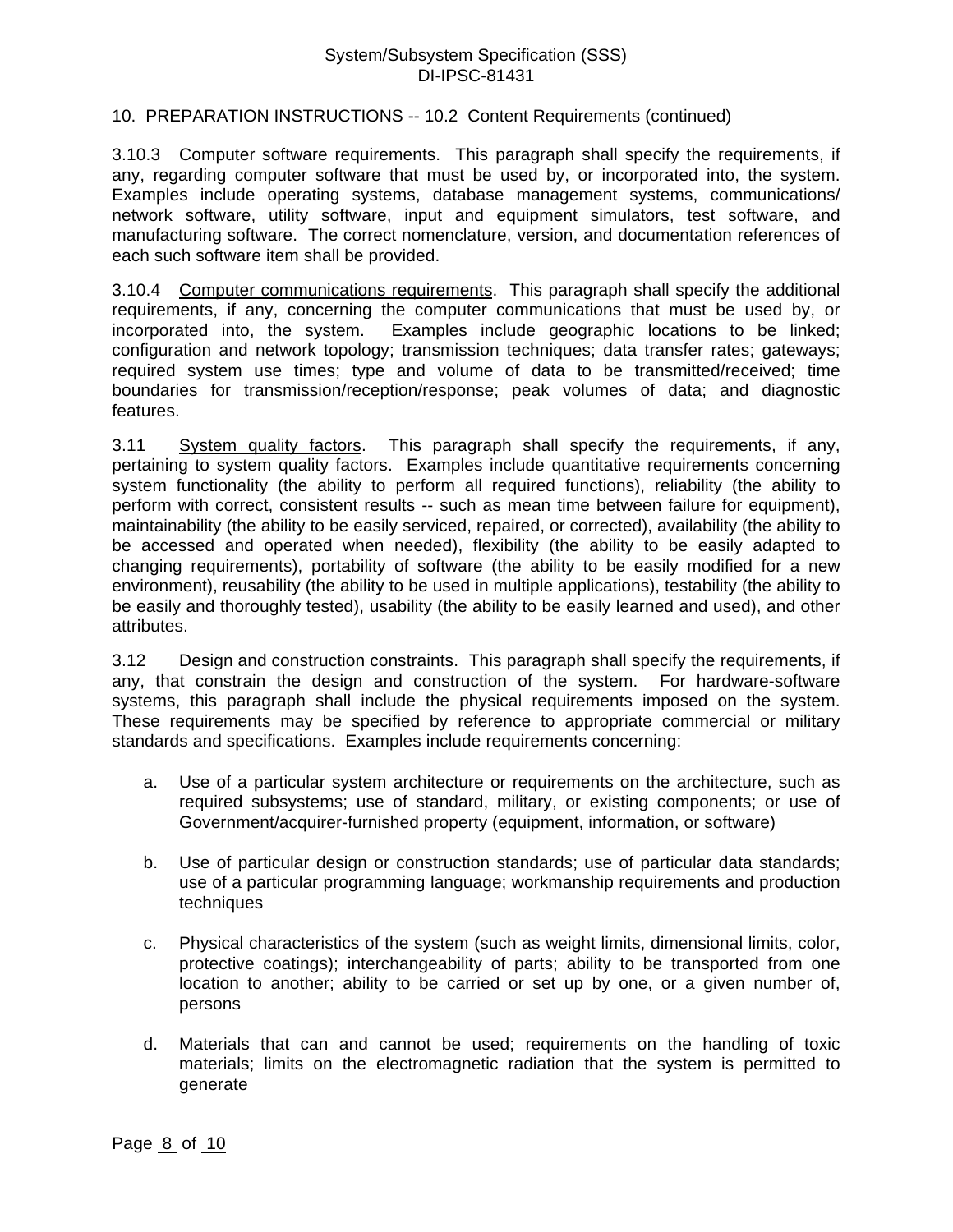- e. Use of nameplates, part marking, serial and lot number marking, and other identifying markings
- f. Flexibility and expandability that must be provided to support anticipated areas of growth or changes in technology, threat, or mission

3.13 Personnel-related requirements. This paragraph shall specify the system requirements, if any, included to accommodate the number, skill levels, duty cycles, training needs, or other information about the personnel who will use or support the system. Examples include requirements for the number of work stations to be provided and for built-in help and training features. Also included shall be the human factors engineering requirements, if any, imposed on the system. These requirements shall include, as applicable, considerations for the capabilities and limitations of humans, foreseeable human errors under both normal and extreme conditions, and specific areas where the effects of human error would be particularly serious. Examples include requirements for adjustable-height work stations, color and duration of error messages, physical placement of critical indicators or buttons, and use of auditory signals.

3.14 Training-related requirements. This paragraph shall specify the system requirements, if any, pertaining to training. Examples include training devices and training materials to be included in the system.

3.15 Logistics-related requirements. This paragraph shall specify the system requirements, if any, concerned with logistics considerations. These considerations may include: system maintenance, software support, system transportation modes, supply-system requirements, impact on existing facilities, and impact on existing equipment.

3.16 Other requirements. This paragraph shall specify additional system requirements, if any, not covered in the previous paragraphs. Examples include requirements for system documentation, such as specifications, drawings, technical manuals, test plans and procedures, and installation instruction data, if not covered in other contractual documents.

3.17 Packaging requirements. This section shall specify the requirements, if any, for packaging, labeling, and handling the system and its components for delivery. Applicable military specifications and standards may be referenced if appropriate.

3.18 Precedence and criticality of requirements. This paragraph shall specify, if applicable, the order of precedence, criticality, or assigned weights indicating the relative importance of the requirements in this specification. Examples include identifying those requirements deemed critical to safety, to security, or to privacy for purposes of singling them out for special treatment. If all requirements have equal weight, this paragraph shall so state.

4. Qualification provisions. This section shall define a set of qualification methods and shall specify for each requirement in Section 3 the method(s) to be used to ensure that the requirement has been met. A table may be used to present this information, or each requirement in Section 3 may be annotated with the method(s) to be used. Qualification methods may include: